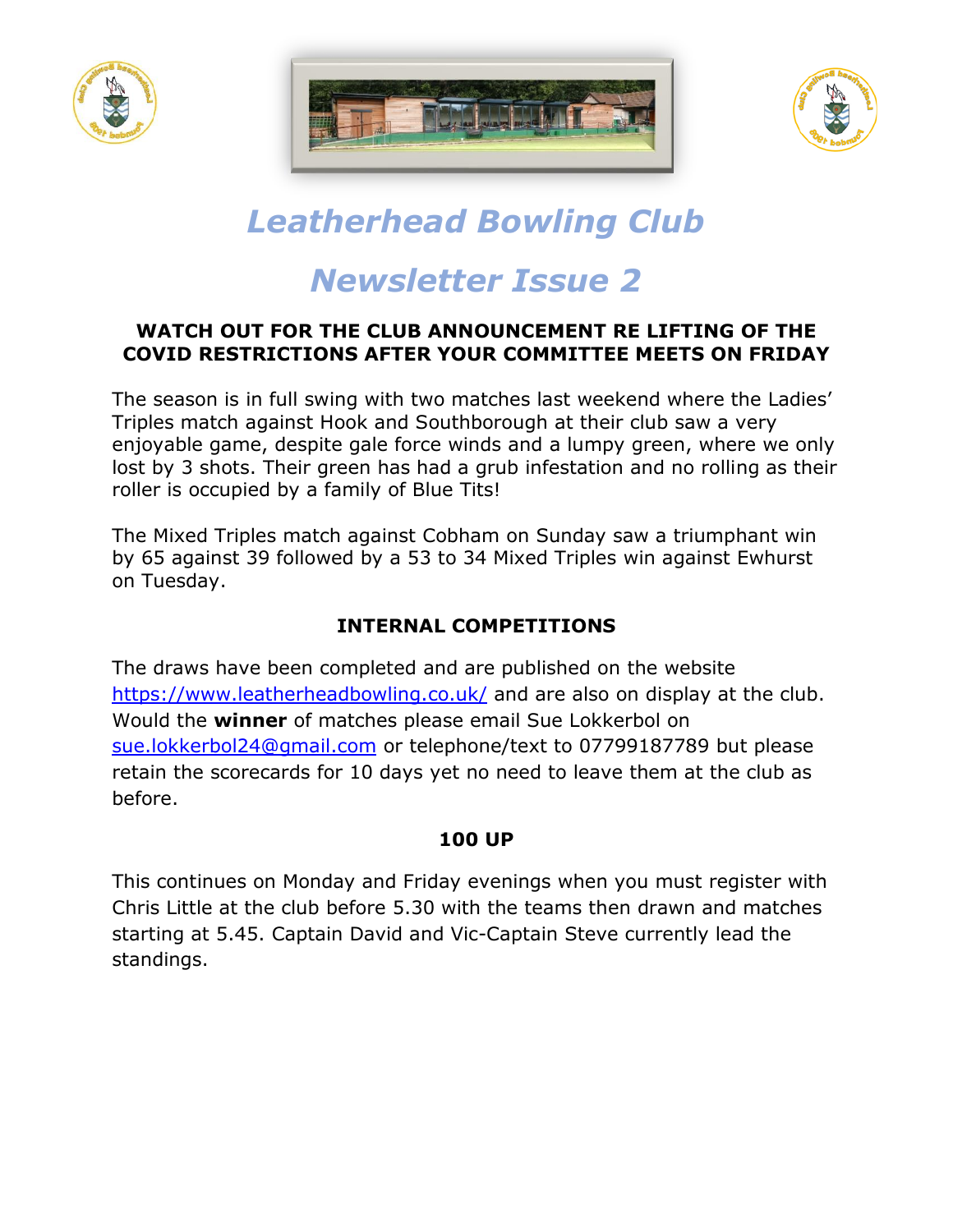#### **WEDNESDAY ROLL UPS**

These are underway commencing at 2.30 and last week we again had a full attendance of 24.

### **CAPTAINS' CORNER**

**Desta** – I am delighted we have a strong ladies' section this year and urge those who have not yet put themselves down for club friendly matches do try and join us – they are great fun! The same applies to the Men's matches too.

**David** – For the Friday and Saturday West Surrey League matches we are trying to keep settled teams with set positions within each team. We have at least 16 willing to play so I have put together 4 teams although we only play with 3 in the Saturday League and one team in the Friday Evening League. The plan is to rotate these teams between the two days. For club friendly matches involving both Men and Mixed, the teams will be selected in a way to ensure everyone gets a fair number of games. My thanks to Ray Dawson for offering to organise the Monday Night Chrystie League team.

#### **THE GREEN**

Our groundsman Jamie reports that the green is recovering from the very dry April and May last year when, of course, he was not allowed to work on it as much as he would have liked. He soon might scarify the green once more if there is no significant rain. This week he has given Clive a lesson on how to drive the Iron and the green has had its first proper 'press' since 2019.